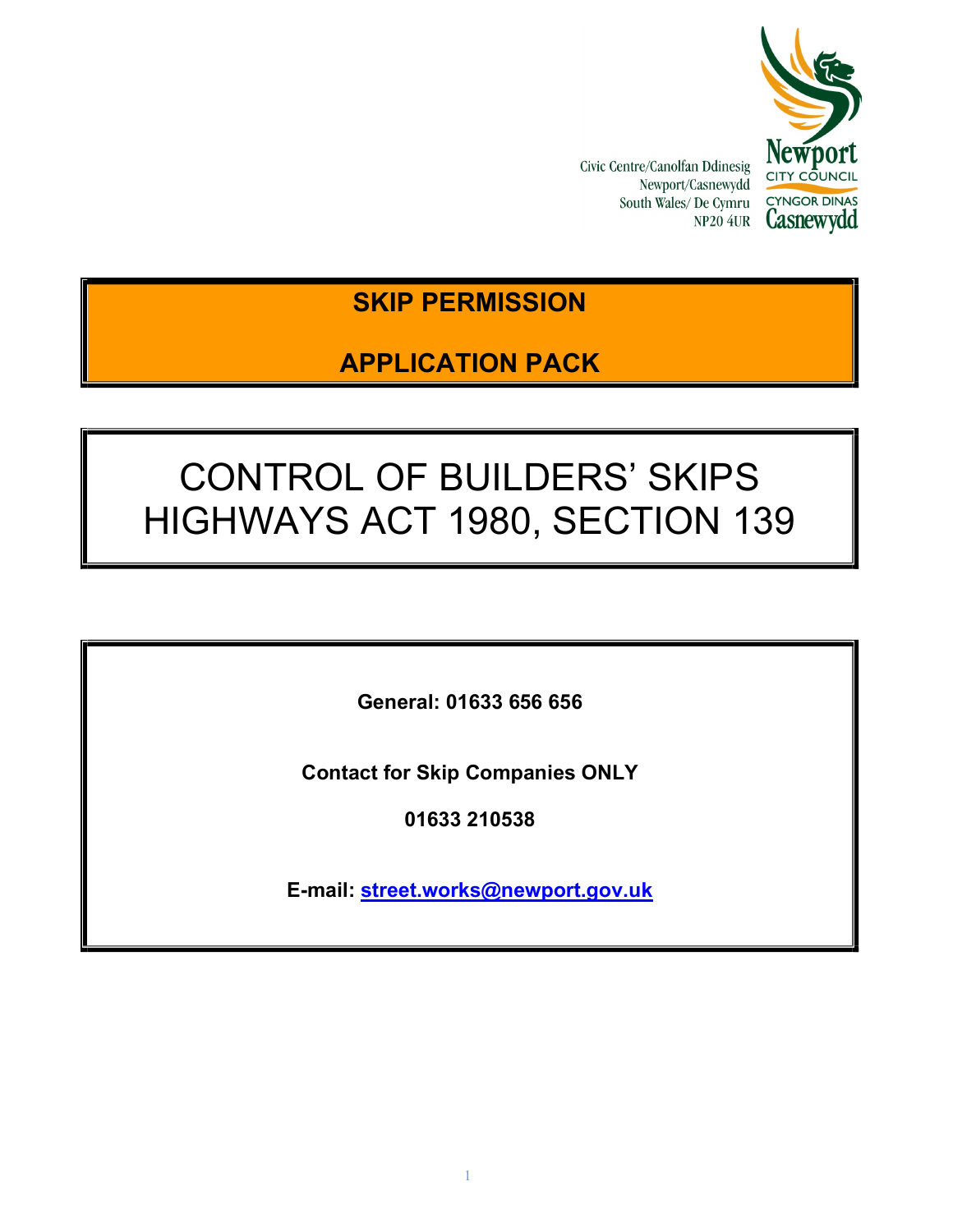# PLEASE NOTE THE FOLLOWING:

FAILURE TO OBSERVE THE RELEVANT SECTIONS OF THE HIGHWAYS ACT 1980 (SECTION 139) MAY RESULT IN PROSECUTION AND MAY BE LIABLE ON SUMMARY CONVICTION TO A FINE NOT EXCEEDING £5000 ON EACH COUNT.

FAILURE TO SUPPLY ALL THE REQUIRED INFORMATION WILL RESULT IN THE APPLICATION BEING RETURNED.

THE COUNCIL WILL NOT RETAIN ANY INFORMATION AND THE APPLICATION WILL NOT BE PROCESSED.

NO DEPOSIT OF ANY SKIP IN THE HIGHWAY IS TO BE UNDERTAKEN BEFORE A PERMISSION HAS BEEN GRANTED.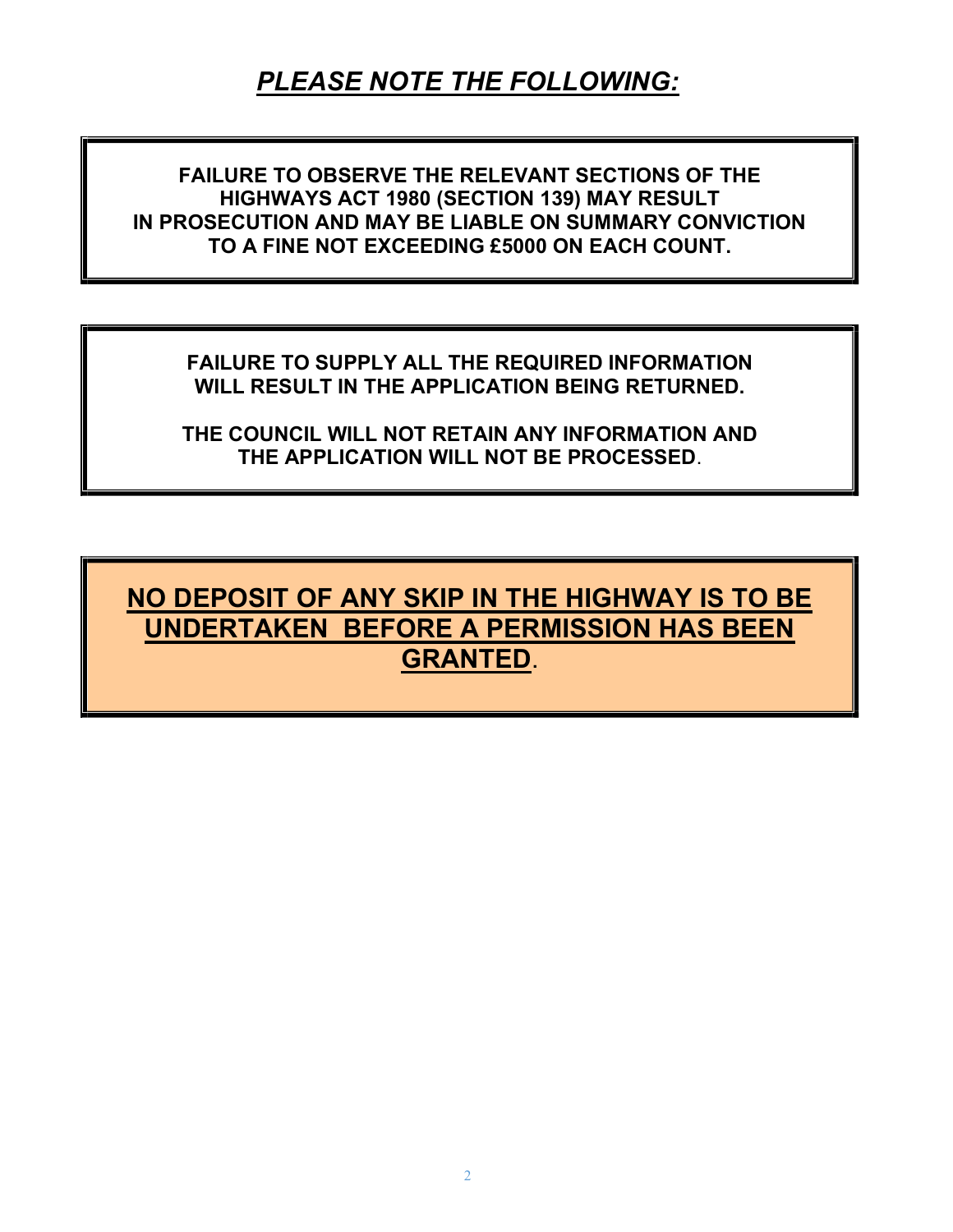## **CONTENTS**

| Part 1 | Introduction                                       |
|--------|----------------------------------------------------|
| Part 2 | <b>Procedure for Applicants</b>                    |
| Part 3 | Special Conditions to Place, Retain & Maintain     |
| Part 4 | Charges                                            |
| Part 5 | Diagrams                                           |
| Part 6 | <b>Control of Builders' Skips Application Form</b> |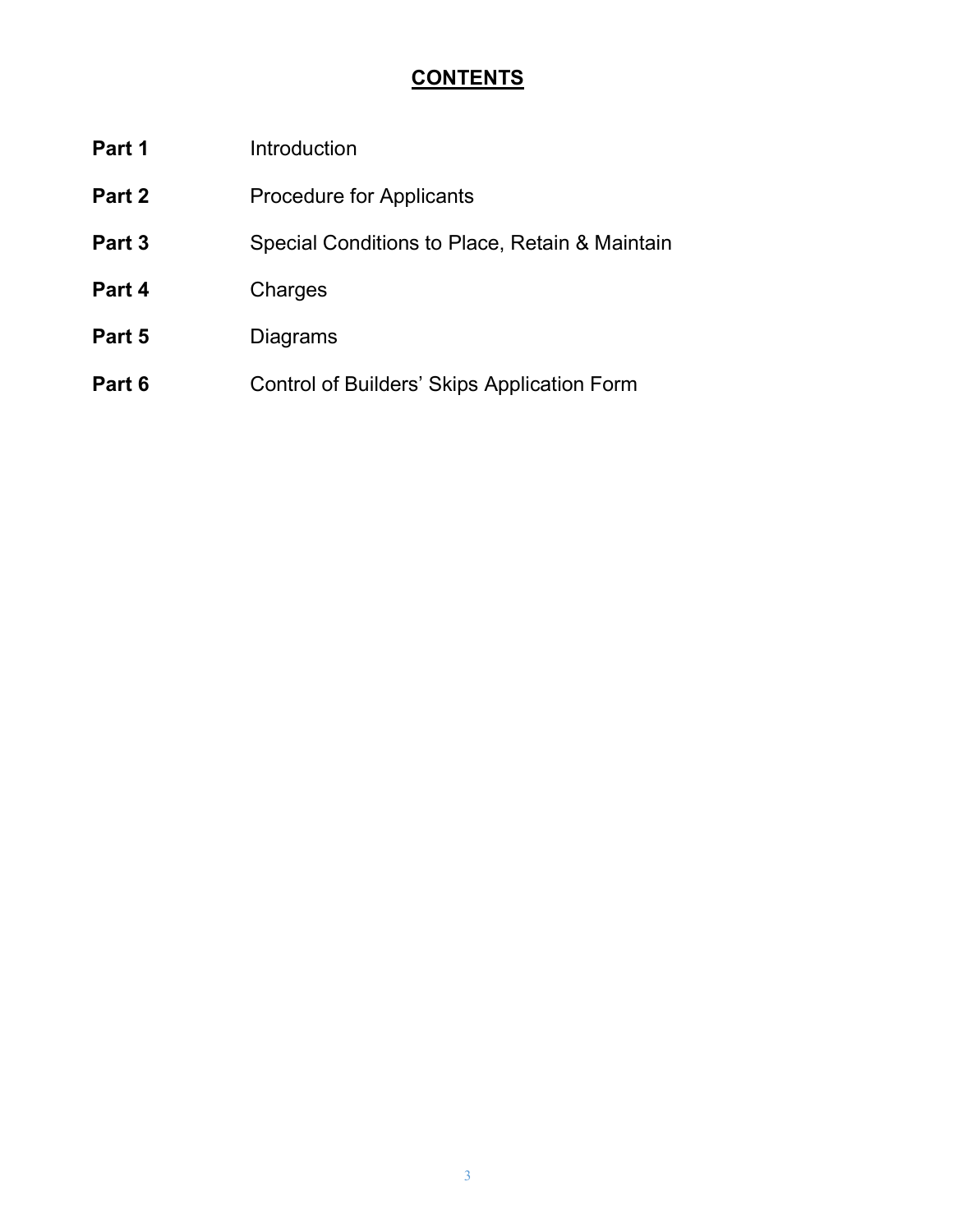#### Part 1 - INTRODUCTION

In order to place a builders' skip on the highway permission for each location must be obtained from the Highway Authority. Permission will only be issued subject to your undertaking to observe and abide by the conditions listed below as well as any other conditions the Highway Authority may deem necessary. Such additional conditions will be contained within the Skip Permission itself. Please be aware that should you fail to observe and abide by these conditions then the applicant may be liable to prosecution under the Highways Act 1980.

You should now read and familiarise yourself with the conditions listed below. These conditions will remain in place until either legislation or policy changes or both require their revision.

#### Part 2 - PROCEDURE FOR APPLICANTS

The attached Application form (SKIP FORM 1) must be completed by the Skip Hire Company and addressed to Streetscene, Street Works Team, Newport City Council, Civic Centre, South Wales, NP20 4UR or alternatively, emailed to street.works@newport.gov.uk

Once permission is given, the application will be confirmed via post or email with a reference number quoted at the top of the permission form (SKIP PERM 2).

Should the application not be successful, the Highway Authority will contact the Skip Hire Company by telephone to advise and/or arrange an alternative location for the skip to be placed in the highway.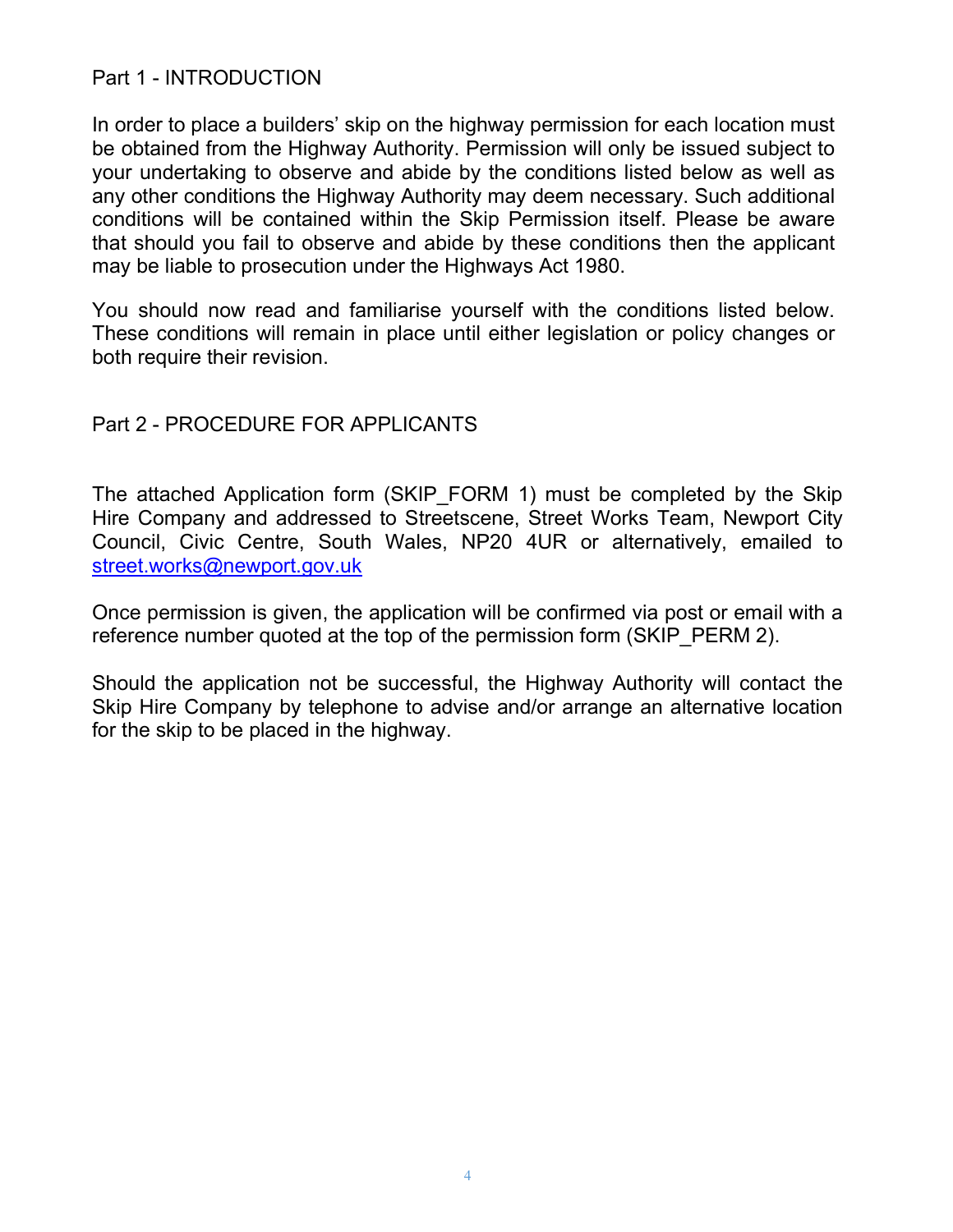### Part 3 - SPECIAL CONDITIONS TO PLACE, RETAIN & MAINTAIN

STATUTORY PROVISIONS:

The Permission Holder shall ensure compliance with the relevant statutory provisions. The most important statutory provisions that apply are:

a) The Highways Act 1980: Sections 139 and 140

(i) Section 139(4) If an owner fails to comply with any of the conditions subject to which permission was granted he shall, subject as mentioned therein, be guilty of an offence liable on summary conviction to a fine.

(ii) Section 139(10) Provides that nothing in the Section shall be taken as authorising the creation of a nuisance of or a danger to users of the highway or as imposing on a Highway Authority by whom a permission has been granted under the Section any liability for any injury, damage, or loss resulting from the presence on a highway of the skip to which the permission relates.

(iii) Section 140 Empowers the Highway Authority or a Police Officer to require the removal or repositioning or to remove or reposition a builders skip deposited on the highway, even though it was deposited in accordance with the Highway Authority's permission, to recover from the owner of the skip the cost of such removal or repositioning, and to dispose of a skip which is not collected by its owner. Failure to comply with a request to remove or reposition a skip under the Section may result in a fine.

- b) The Road Traffic Regulation Act 1984: Sections 64 and 65
- c) The Traffic Signs (Temporary Obstructions) regulations 1985 [S1 463]
- d) The Builders' Skips (Markings) Regulations 1984 [1984/1988]
- e) Control of Pollution (Amendment) Act 1989
- f) Controlled Waste (Registration of Carriers & Seizure of Vehicles) Regulations 1991.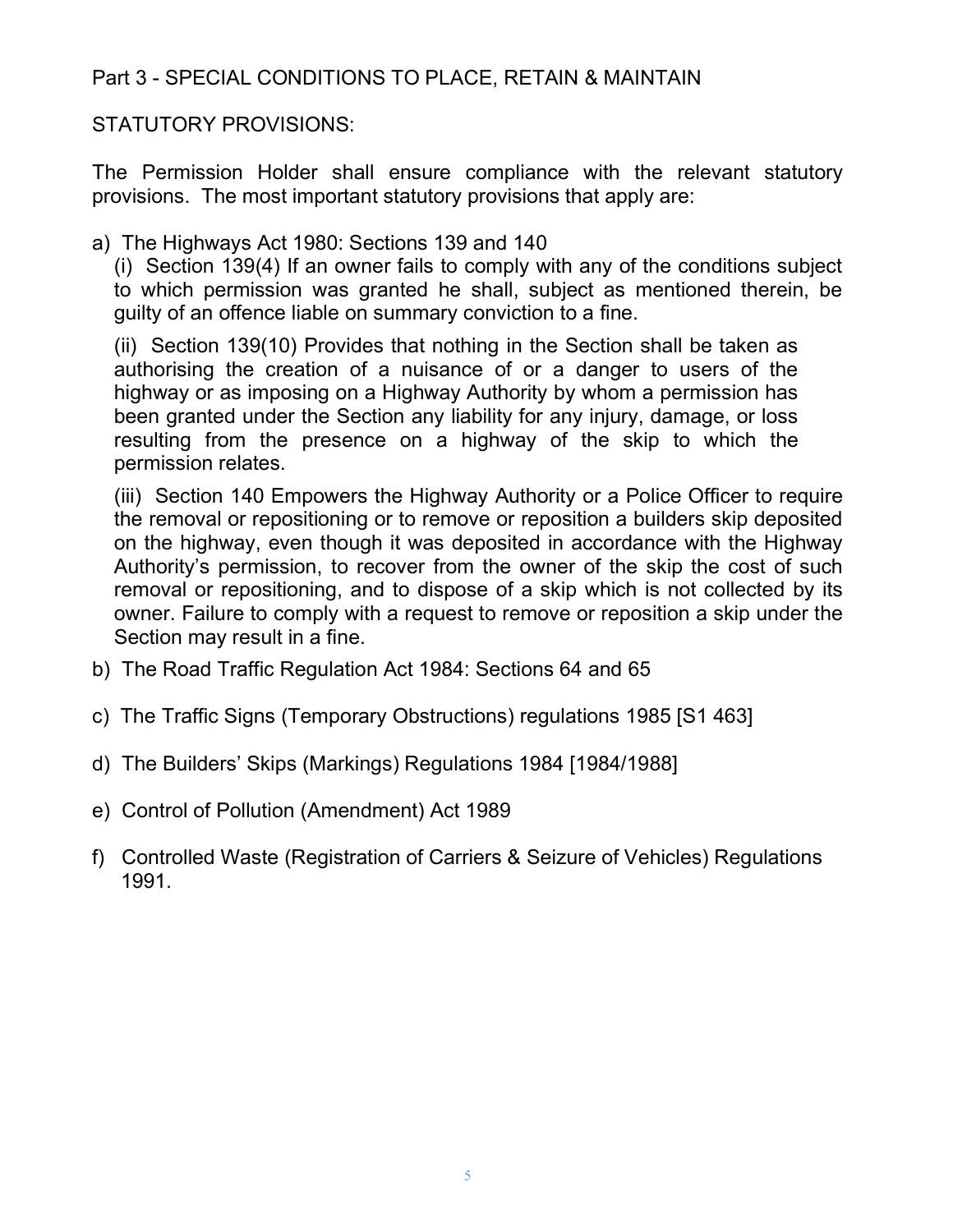### CONDITIONS

- 1. The skip owner is responsible for ensuring a permission is obtained before depositing a skip on the highway. Police permission may also be required.
- 2. If an unlicensed skip is found on the public highway, the skip company will be contacted to remove the skip within two hours. If the company does not comply, a letter will be sent to inform them of intent to prosecute under Section 137, Highways Act 1980 "Obstruction of the Highway". The Highway Authority will refer the skip company to the Councils Head of Law and Standards for appropriate legal action.
- 3. Alternatively, the Council may give consideration to the issue of a retrospective permission, in place of, or in addition to taking formal enforcement action. A retrospective permission will be charged at £179
- 4. The skip owner must apply using the approved form attached (SKIP\_FORM 1) at least 48 hours prior to the intended date of placement on the highway.
- 5. The skip owner will be responsible for ensuring waste is disposed of by an approved waste carrier. The skip company will provide their Environment Agency Registration/ License Number at each application.
- 6. Consideration will be given for an extension of the period of any consent and any application for such an extension must be made to the Street Works Manager or his representative 1 full clear working day prior to the expiry of the original consent.
- 7. The skip permission must be available for inspection at the authorised site.
- 8. The skip owner and any successors in title will indemnify the Council against any liability, loss, claim or proceeding whatsoever arising under the Statute or Common Law in respect of the placing, lighting, marking and maintaining of the builders' skip on the highway or its removal there from. The minimum sum covered by the policy is to be £10 million for any one event.
- 9. Each skip shall not exceed 5m in length by 2m in width.
- 10 Number and Location of Skips
	- (a) No more than the number of skips specified in the permission shall be placed at any one time, and then only (subject to the following conditions) in the location given in the permission.
	- (b) When two or more skips are permitted they shall be placed in a row, not more than 2m apart. The row shall be guarded and lit as one skip.
- 11 The skip must be clearly and indelibly marked with the owners name and telephone number and address.
- 12 The skip must be painted yellow.
- 13 A minimum of 5 hazard warning cones must be placed around the skip in the positions indicated on the illustration - See Diagram 1.
- 14 The markings must be clear and efficient and clearly visible to other road users.
- 15 A skip placed on a carriageway shall be placed with the longer side parallel to and no more than 300mm from the kerb.
- 16 No skip shall be placed so as to: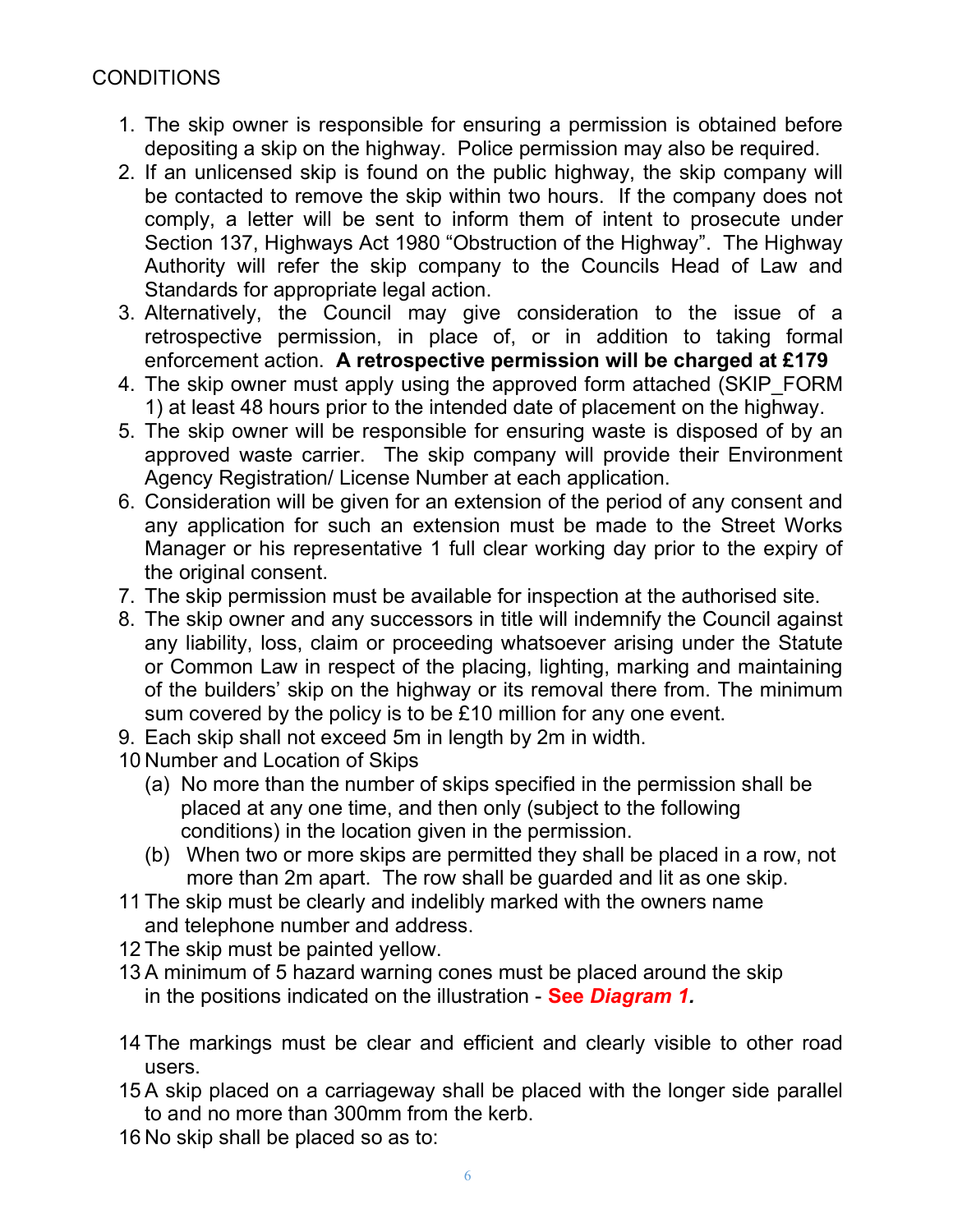- a) Obstruct access to any premises unless the consent of the owner has first been obtained.
- b) Obstruct access to any manhole, inspection chamber, stop valve, fire hydrant or apparatus of any Statutory Undertaker or a local Authority.
- c) Impede any surface water drainage.
- d) The skip must not be placed on the pavement or verge.
- 17 The skip must be fitted with 2 vertical red and yellow fluorescent reflective markings at each end (total 4) in accordance with the Builders Skips (Markings) Regulations 1984 [1984/1988] - See Diagram 2.
- 18 The skip must be lit during the hours of darkness with 4 lamps, 1 on each corner.
- 19 No explosive, noxious or dangerous material or any material which is likely to putrefy or which otherwise is, or likely to become a nuisance to users of the highway shall be placed in the builder's skip whilst deposited on the highway.
- 20 No inflammable material shall be placed in the builder's skip whilst deposited on the highway.
- 21 No builder's skip shall be used in such a way that any of its contents fall onto the highway, or that there is an escape of dust from the skip whilst deposited on the highway.
- 22 A skip shall be removed from the highway as soon as possible and in any case not more than 48 hours after it has been filled.
- 23 On the expiration of this permission, the highway where the builder's skip has been deposited shall be left in a clean and tidy condition.
- 24 The granting of permission does not authorise the creation of a nuisance and the owner may still be liable for any action taken under Section 149 of the Highways Act 1980.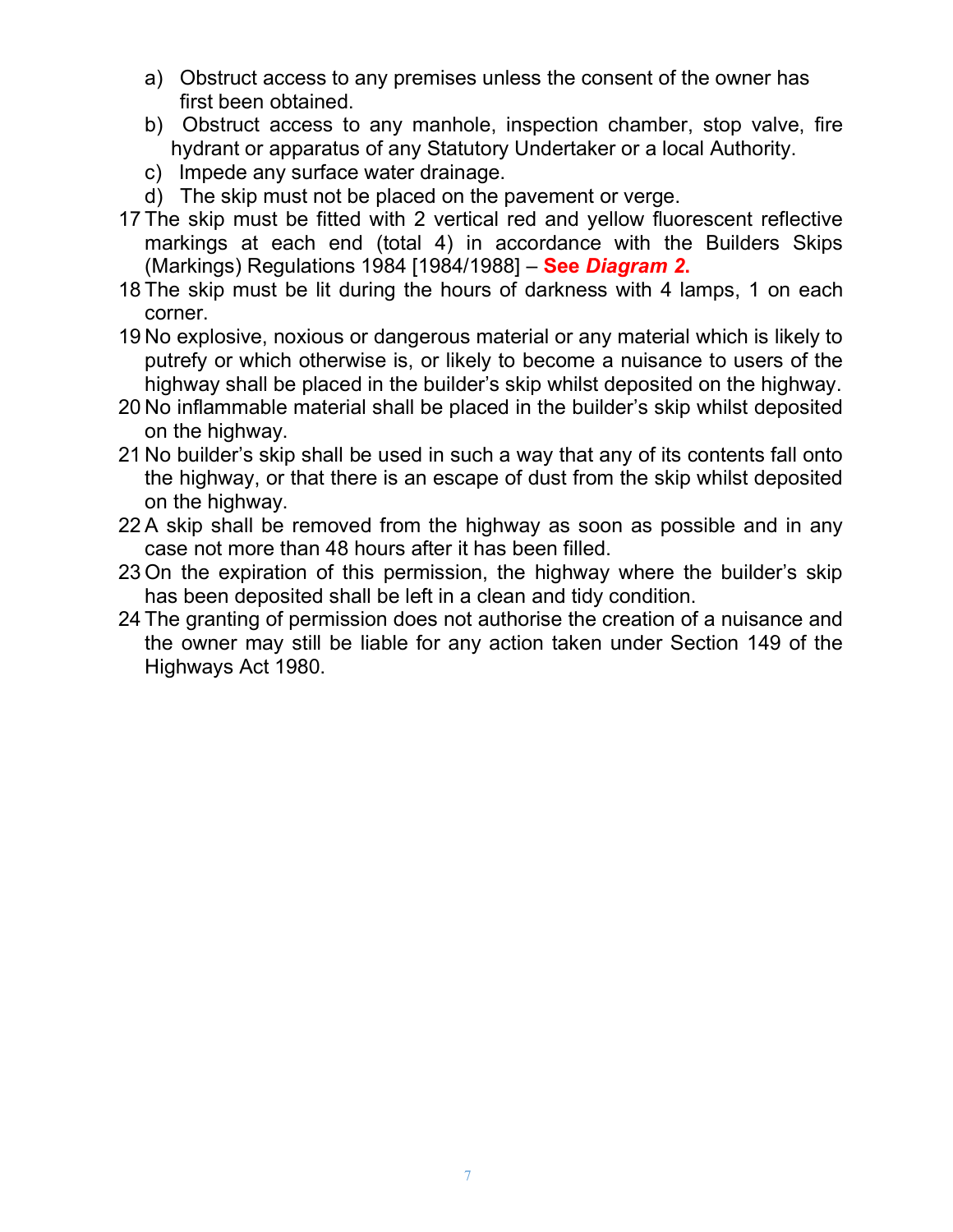In accordance with the provisions of the Local Government (Transport Charges) Regulations 1998 this Council charges are set as follows:

Determination of a skip permission application for the placement of a skip on the highway is currently £46.80 which, if granted is valid for a period of 14 days. Applicants should note that if an extension to permission is required, an application renewal must be received at least 1 full clear working day prior to the expiry of the original permit.

Please note the fee is non-refundable once the application has been approved.

Where a skip is placed on the highway without permission, the Council may give consideration to issuing a retrospective permission, in place of, or in addition to taking formal enforcement action. A retrospective permission will be charged at £179

Mae'r ffurflen hon ar gael yn Gymraeg, ffrormatau eraill ar gael ar gais / This form is available in Welsh, other formats available on request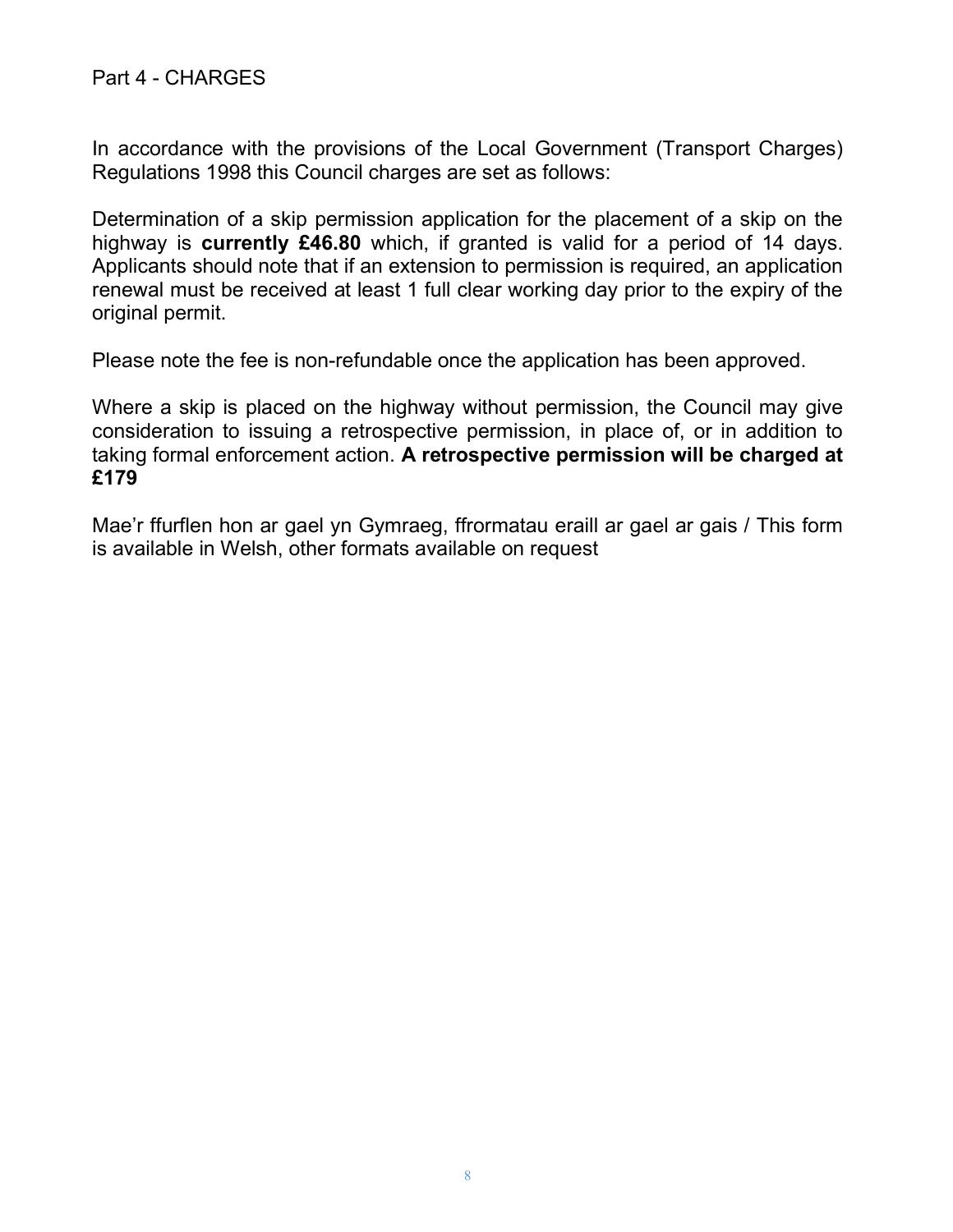#### Part 5 - DIAGRAMS



NOTES:

- (a) The Width of each half of the marking shall be not less than 140mm nor more than 280mm.
- (b) The length of each half of the marking shall be not less than 350mm nor more than 700mm.
- (c) The angle of each strip shall not be less than 40 degrees to the vertical nor more than 50 degrees to the vertical.
- (d) Each half of the marking shall have a minimum area of 960 cm².
- (e) The breadth of each stripe shall be not less than 133mm nor more than 147mm.